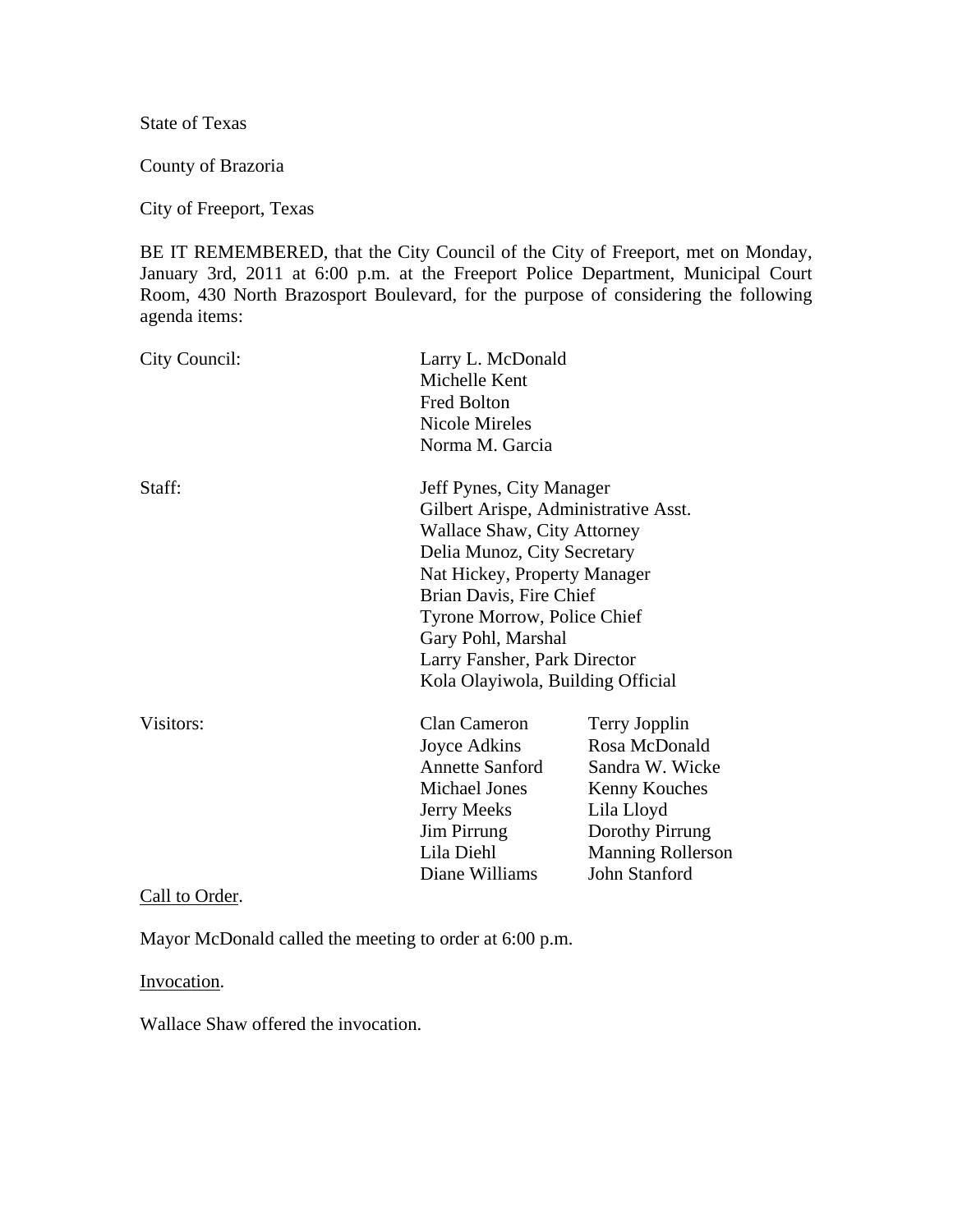## Pledge of Allegiance.

Mayor McDonald led the Pledge of Allegiance.

## Consideration of approving the December 6th, 2010 Council Minutes.

On a motion by Councilwoman Kent, seconded by Councilwoman Mireles, with all present voting "aye", Council unanimously approved the December 6th, 2010 Council Minutes.

## Attending citizens and their business.

Joyce Adkins of 102 N. Ave. C, expressed her opinion on a club opening soon near a park, "children and beer do not mix". She felt the city was in violation and unethical of allowing a former Mayor to serve as president on the Economic Development Corporation.

Diane William of 1223 West 2nd announced her resignation from the Planning Commission. She has served for over 40 years on various boards. She thanked Council, Mr. Shaw and city staff for their education, help and knowledge.

John Stanford of 703 W. 8th asked Council to be more conscience of City spending. He is not against the Freeport Museum, but felt the City had buildings available to occupy if needed.

Consideration of approving Ordinance No. 2011-2270 amending Section 155.064 of the Code of Ordinance of said City relating to the procedure for amending the Comprehensive Zoning Ordinance of the City to add to Division (A) thereof a new item (4) requiring preliminary review of proposed amendments by the Planning Commission amending item (1) of Division (B) thereof regarding the calling of a Joint Public Hearing, amending item (3) of division (B) thereof specifying the action to be taken by the Planning Commission at the conclusion of a Joint Public Hearing and adding to division (B) thereof a new item (4) requiring that all amendments to the Comprehensive Zoning Ordinance be embodied in an ordinance adopted by the City Council; Ratifying and confirming all actions previously taken by the Planning Commission of said City or the City Council, or both.

On a motion by Councilwoman Kent, seconded by Councilman Bolton, with all present voting "aye", Council unanimously approved Ordinance No. 2011 amending Section 155.064 of the Code of Ordinance of said City relating to the procedure for amending the Comprehensive Zoning Ordinance of the City to add to Division (A) thereof a new item (4) requiring preliminary review of proposed amendments by the Planning Commission amending item (1) of Division (B) thereof regarding the calling of a Joint Public Hearing, amending item (3) of division (B) thereof specifying the action to be taken by the Planning Commission at the conclusion of a Joint Public Hearing and adding to division (B) thereof a new item (4) requiring that all amendments to the Comprehensive Zoning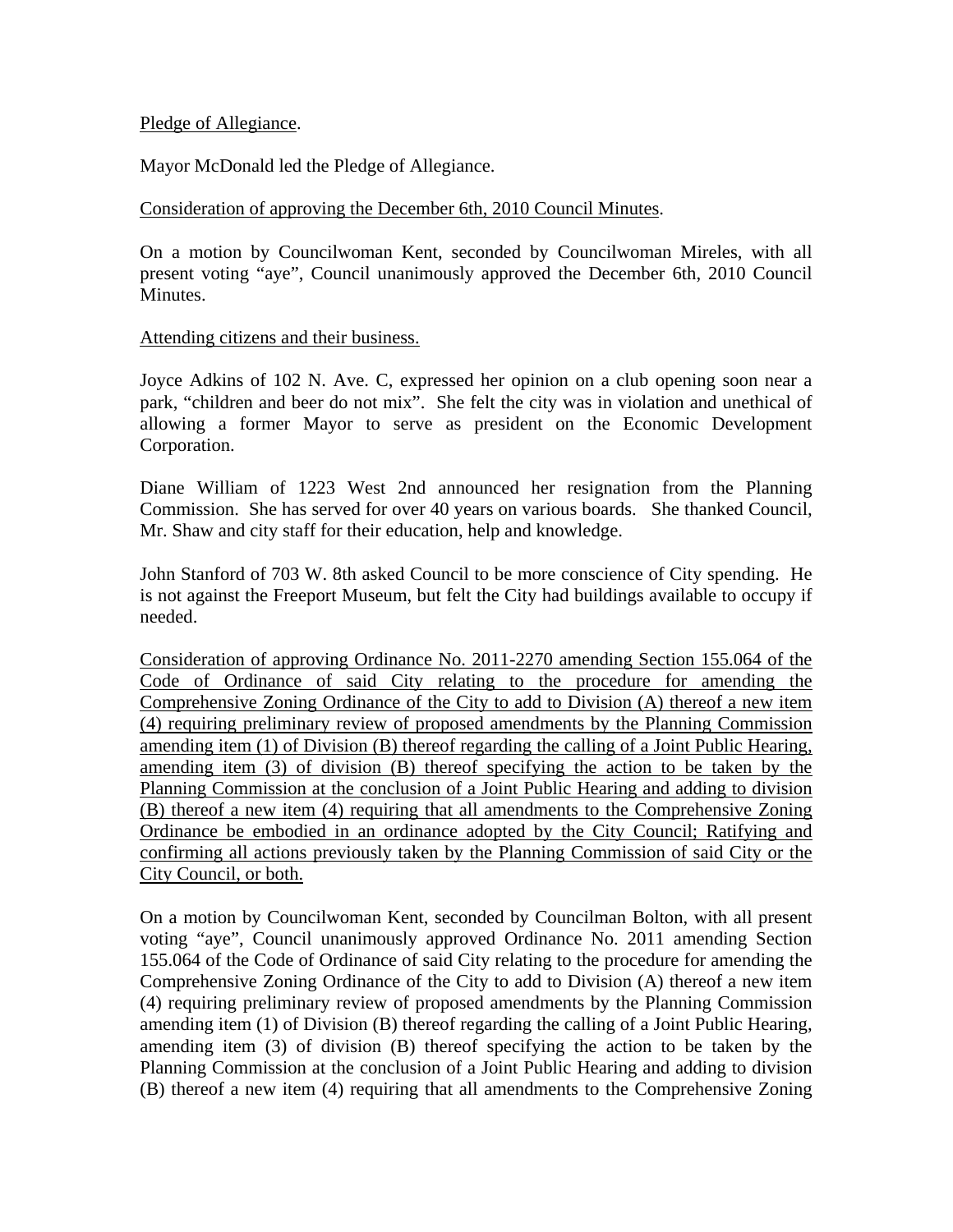Ordinance be embodied in an ordinance adopted by the City Council; Ratifying and confirming all actions previously taken by the Planning Commission of said City or the City Council, or both.

**Public Hearing**: To consider designating the following described property located within the corporate boundaries of the City as a reinvestment zone for the purpose of entering into an agreement with the owner or owner's thereof granting tax abatement:

Improvements located on the old Stauffer Sulfur Company, known locally as 608 E. 2nd Street, Freeport, Texas

Mayor McDonald opened the Public Hearing at 6:14 p.m. There being no comments or questions from audience or staff, Mayor McDonald closed the Public Hearing at 6:14 p.m.

Consideration of approving Ordinance No. 2011-2271 designating land located within the incorporated limits of said city as a reinvestment zone to be known as the S. F. Sulfur Corporation reinvestment zone and providing for its initial term and the renewal thereof.

On a motion by Councilwoman Mireles, seconded by Councilwoman Kent, with all present voting "aye", Council unanimously approved Ordinance No. 2011-2271 designating land located within the incorporated limits of said city as a reinvestment zone to be known as the S. F. Sulfur Corporation reinvestment zone and providing for its initial term and the renewal thereof.

Consideration of approving Resolution No. 2011-2250 granting a tax abatement agreement to S. F. Sulfur Corporation, known as 608 E. Second Street, Freeport Texas.

On a motion by Councilwoman Garcia, seconded by Councilwoman Kent, with all present voting "aye", Council unanimously approved Resolution No. 2011-2250 granting a tax abatement agreement to S. F. Sulfur Corporation, known as 608 E. Second Street, Freeport Texas.

**Public Hearing:** The City Council of the City of Freeport, sitting as the Board of Adjustments and Appeals under the Standard Unsafe Building Abatement Code adopted by Sections 150.025 and 150.026 of the Code of Ordinance of the City (hereinafter "the Standard Code") for the purpose of determining whether or not the structure(s) located on hereinafter described real property located within the corporate limits of the City fail to meet the standard set forth in the Standard Code and is/are therefore "unsafe" as that term is defined in the Standard Code:

> Block 6, Lots 15-21, Velasco Townsite, City of Freeport , Brazoria County Texas, known as 119 S. Gulf Boulevard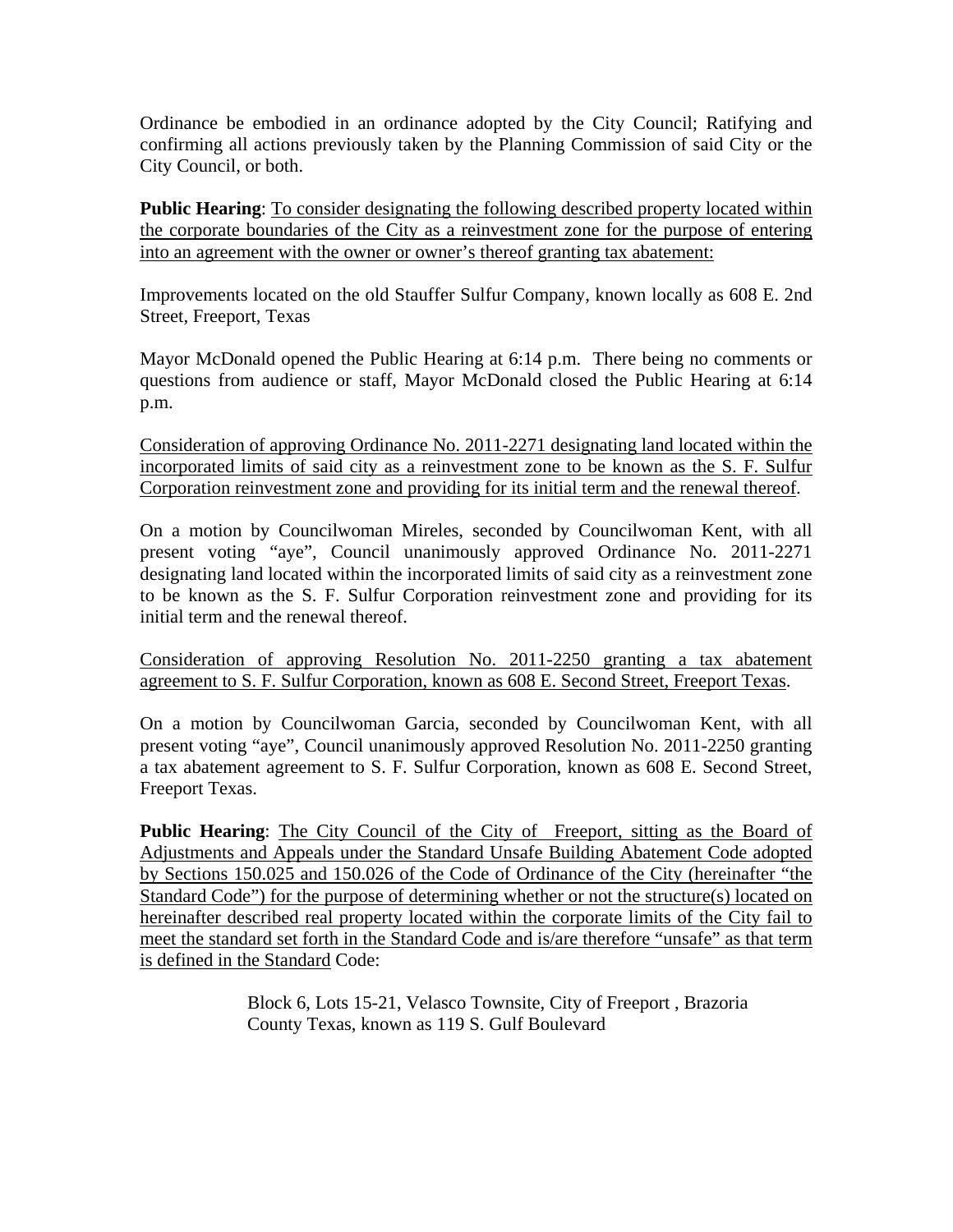Mayor McDonald opened the Public Hearing at 6:17 p.m. There being no comments or questions from audience or staff, Mayor McDonald closed the Public Hearing at 6:18 p.m.

Consideration of determining whether or not the building, structure or portion thereof located within the City on Lots 15-21, Block 6, Velasco Townsite, is/are therefore "unsafe", known as 119 S. Gulf Boulevard.

On a motion by Councilwoman Mireles, seconded by Councilwoman Garcia, with all present voting "aye", Council unanimously declared "unsafe" the building, structure or portion thereof located within the City on Lots 15-21, Block 6, Velasco Townsite, known as 119 S. Gulf Boulevard.

Consideration of authorizing the Mayor to sign a Memorandum of Understanding between the City of Freeport and Port Freeport.

On a motion by Councilwoman Kent, seconded by Councilwoman Mireles, with all present voting "aye", Council unanimously approved authorizing the Mayor to sign a Memorandum of Understanding between the City of Freeport and Port Freeport.

Consideration of authorizing the Mayor to sign an agreement between the Brazoria County and City of Freeport to purchase an inflatable planetarium for the Freeport Museum.

On a motion by Councilwoman Mireles, seconded by Councilwoman Kent, with all present voting "aye", Council unanimously approved authorizing the Mayor to sign an agreement between the Brazoria County and City of Freeport to purchase an inflatable planetarium for the Freeport Museum.

Consideration of selling the City's interest on Block 3, Lot 8, Freeport Townsite, known as 1219-1223 West 10th Street, Tax Id. 8125-0031-000.

On a motion by Councilwoman Kent, seconded by Councilwoman Garcia, with all present voting "aye", Council unanimously approved selling the City's interest on Block 3, Lot 8, Freeport Townsite, known as  $1219-1223$  West  $10^{th}$  Street, Tax Id. 8125-0031-000.

Consideration of approving a request from the Brazoria County Peace Officers Association to temporary close certain streets from 7:00 a.m. to 9:30 a.m. to conduct a 5K Run and Fun Festival on Saturday, September 24, 2011 at the Freeport Community House.